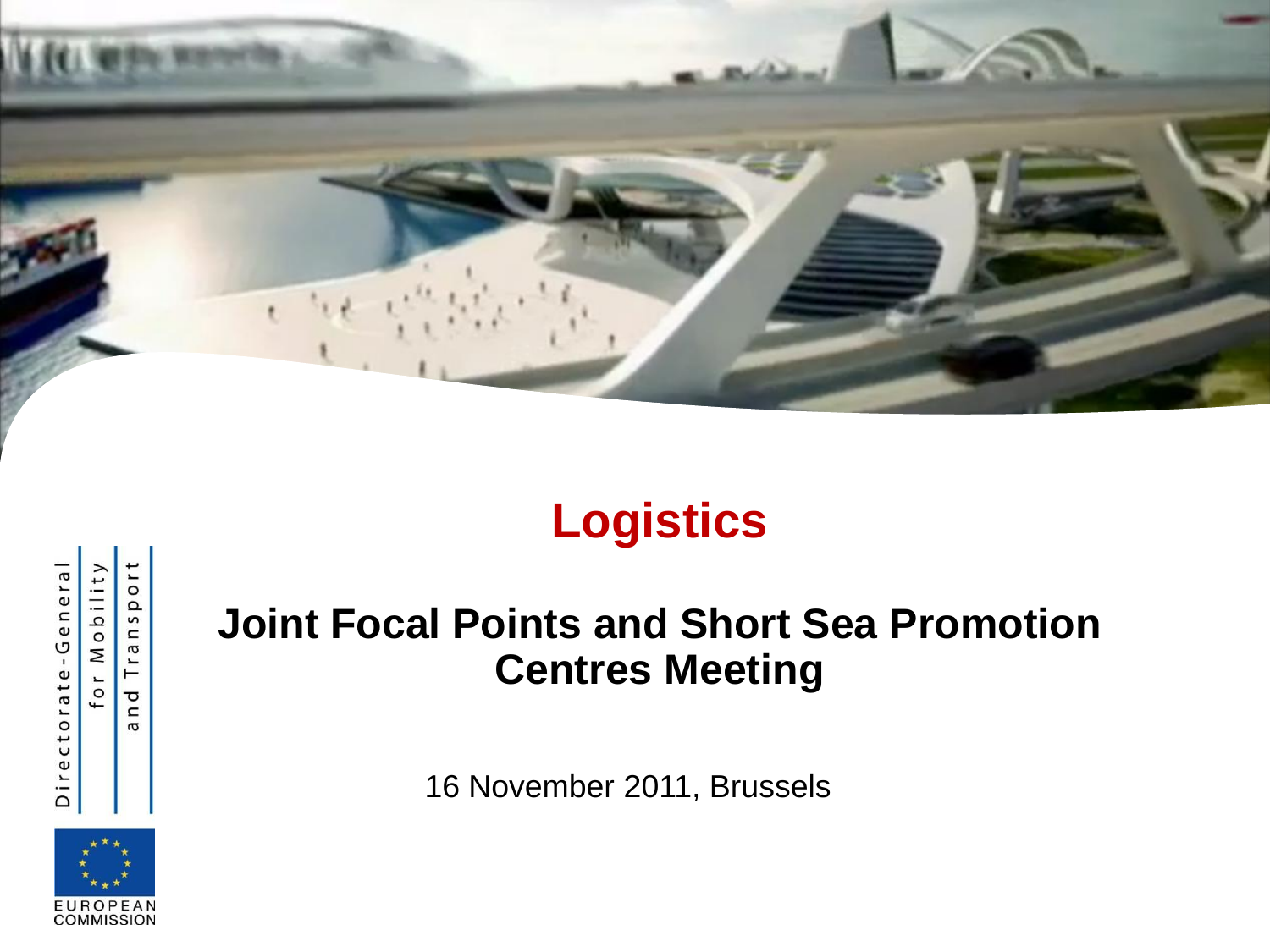#### **Logistics - what can the Commission do?**

- Having goods in the right condition, in the right time at the right place
- .Quality, reliability, efficiency, safety, security
- Procurement, production, distribution, warehousing, recycling
- **•** Involves all transport modes and all industrial and commercial sectors



• The Commission can help to set the right framework conditions to enable and optimise efficient and sustainable logistics

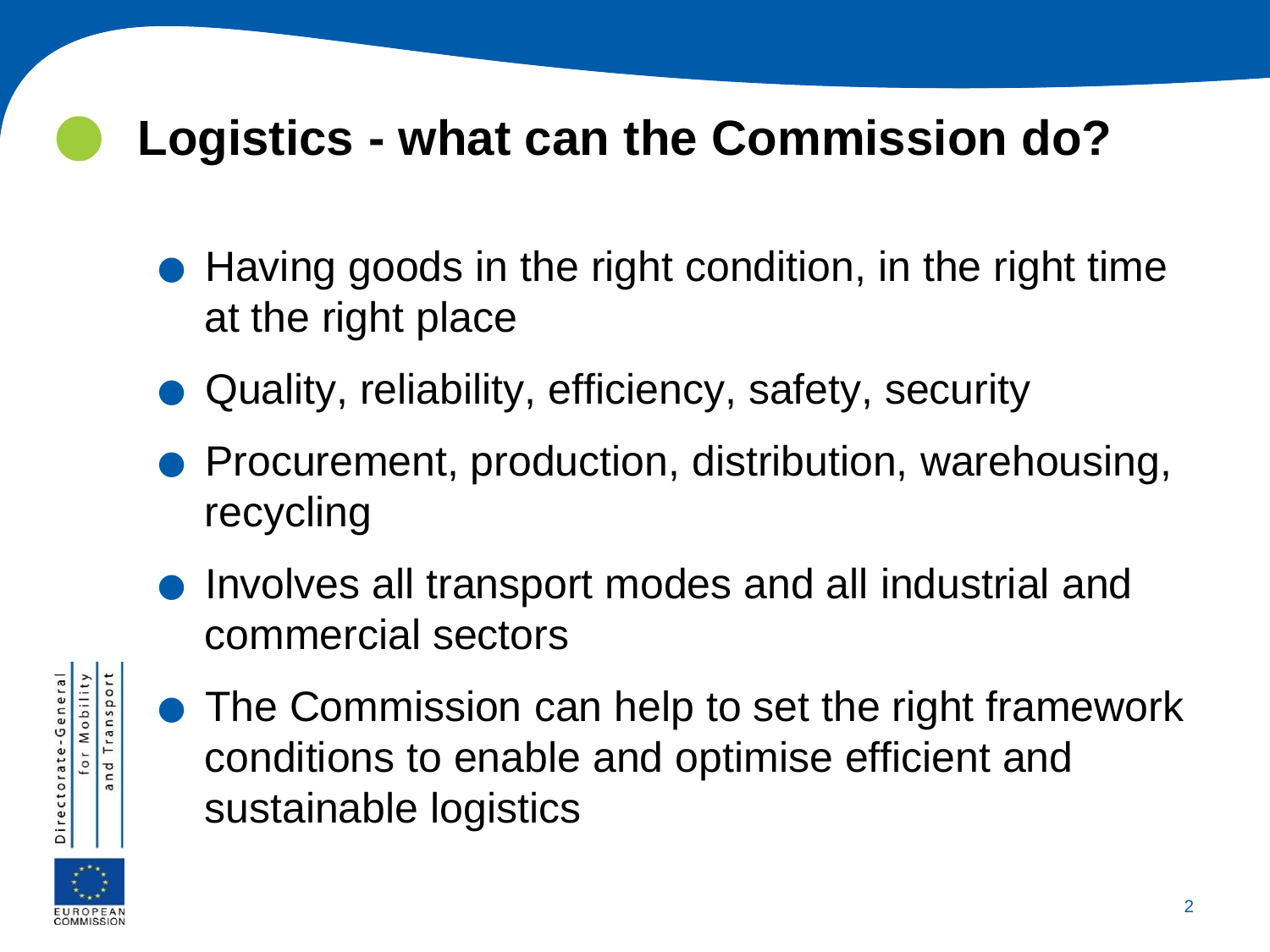## **White Paper 2011: Goals for competitive and resource efficient transport**

- New and sustainable fuels and propulsion systems
- Optimising the performance of multimodal logistic chains, including by making greater use of more energy-efficient modes
- Increasing the efficiency of transport and of infrastructure use with information systems and market-based incentives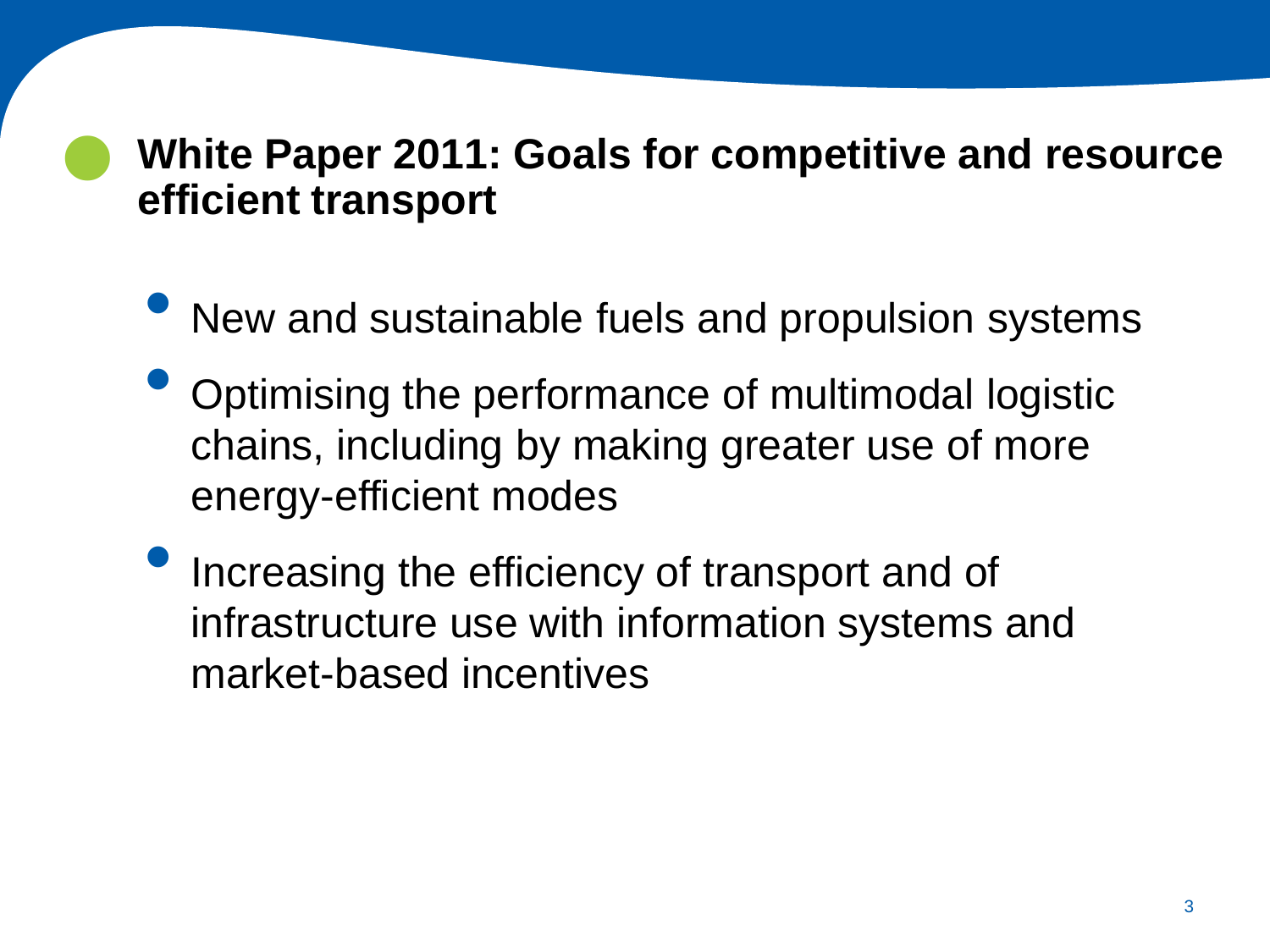#### **White Paper 2011: Initiatives establishing the framework for logistics:**

- Completion of the Internal market
- Completion of the Internal market<br>● Funding of transport infrastructure Funding of transport infrastructure<br>Research and Innovation
	-
- Research and Innovation<br>● User-pays and polluter-pays principles
- User-pays and<br>• Urban mobility
	- Urban mobility<br>Supply chain security
	- . Multimodal transport of goods : e-Freight



for Mobility Transport

n d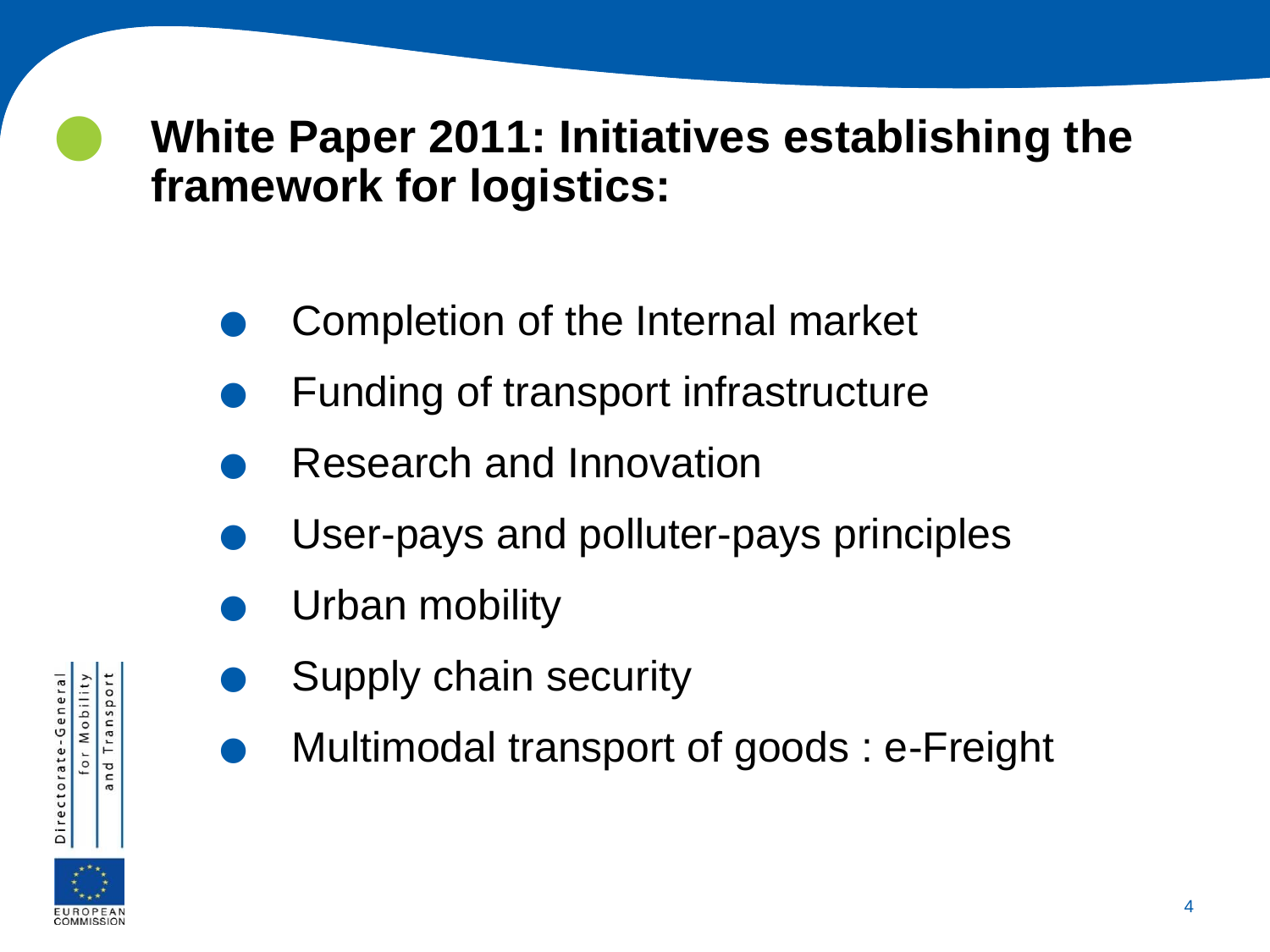## **Funding of transport infrastructure**

- . A dual layer approach for transport infrastructure: core and comprehensive network
- . Corridors' approach carrying freight with high efficiency and low emission, making use of existing infrastructure, completing missing links and alleviating bottlenecks and using more multimodal services supported by advanced information and communication technologies
	- . A single framework to use coherently money in TEN-T, cohesion and structural funds
		- For transport:  $\epsilon$ 21.7bn +  $\epsilon$ 10bn from the Cohesion fund in the framework of the Connecting Europe Facility

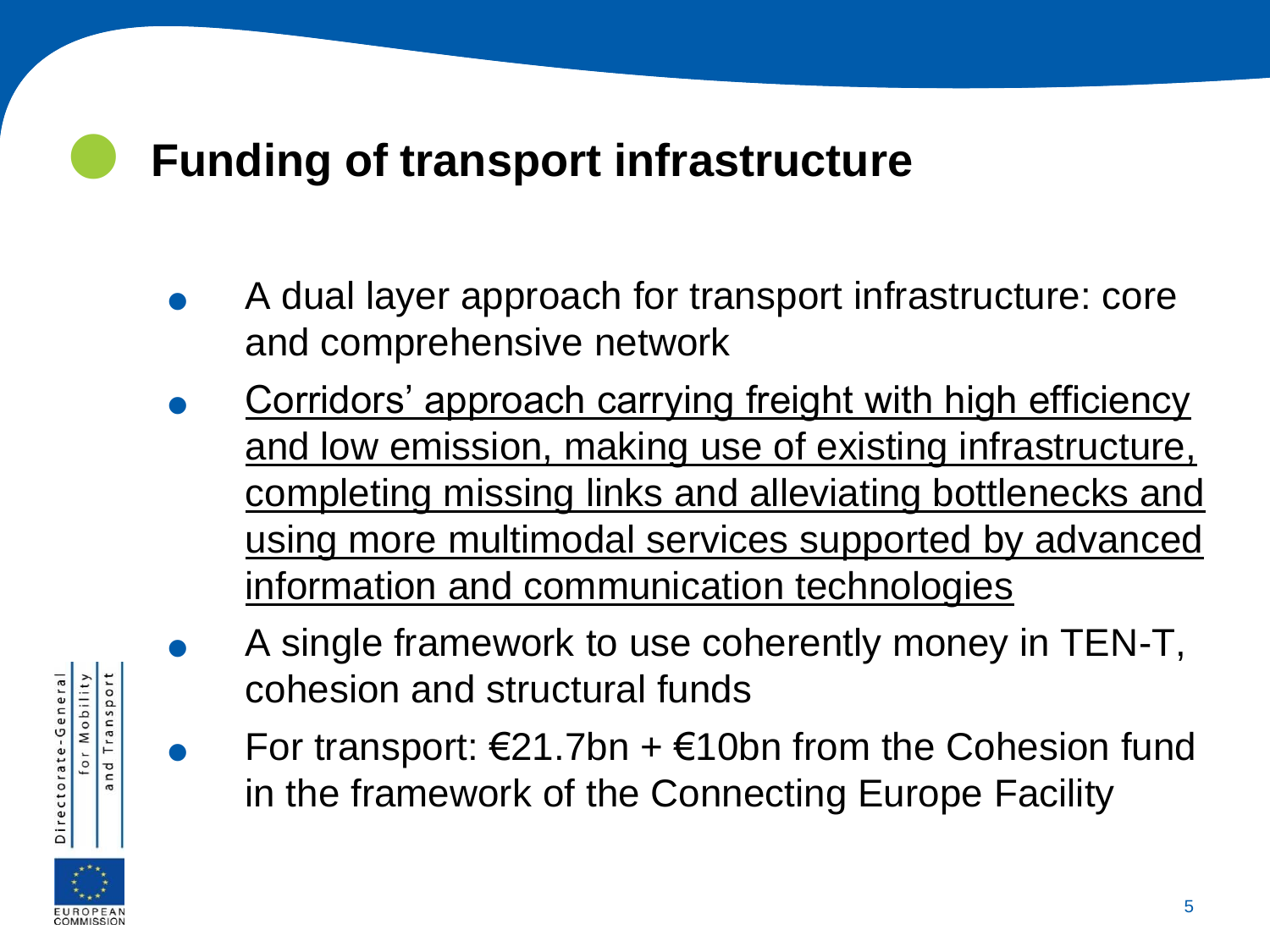#### **Research and innovation**

- . Technological development to advance the sustainability of logistics while enhancing its efficiency
- . Development and application of advanced
- information and communication technologies . Re-design of vehicles, handling and storage systems
	- . New generation of freight terminals combining multimodal transfer of inter-urban freight flows with the consolidation of urban supplies and ecommerce order delivery

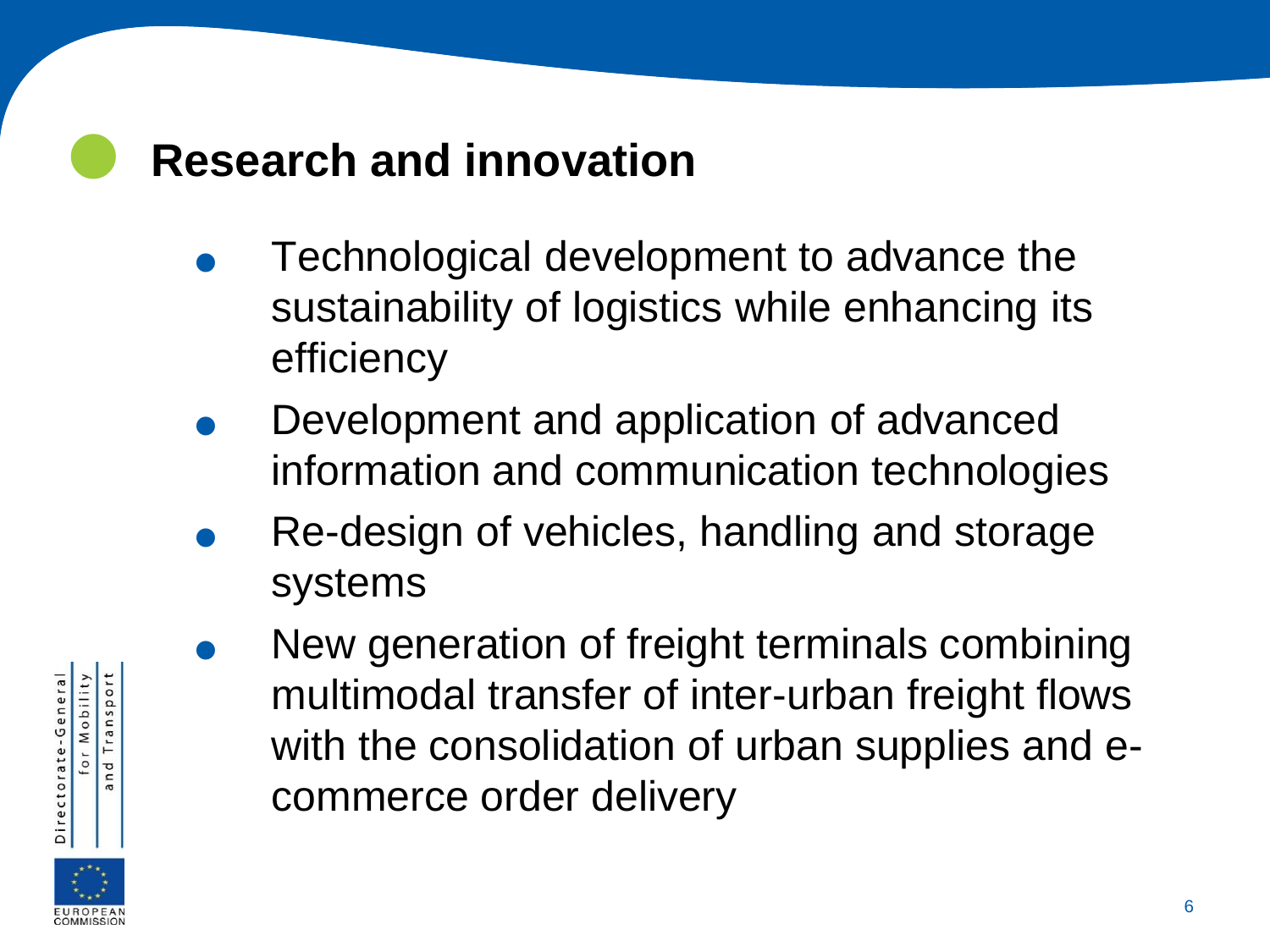# **Multimodal transport of goods : e-Freight**

Directorate-General

for Mobility and Transport

- A standard framework for freight information exchange covering all transport modes and all stakeholders
- . An integrated traffic and transport management and information systems improving the use of infrastructure, providing real-time information to track and trace cargo and to manage freight flows
- . A single window (single access point) and one stop shopping for administrative procedures in all modes
	- A single European transport document for all carriage of goods, irrespective of mode should be developed along with all the necessary legislative support
	- . Simple, harmonised border crossings procedures for all modes of transport for all EU member states

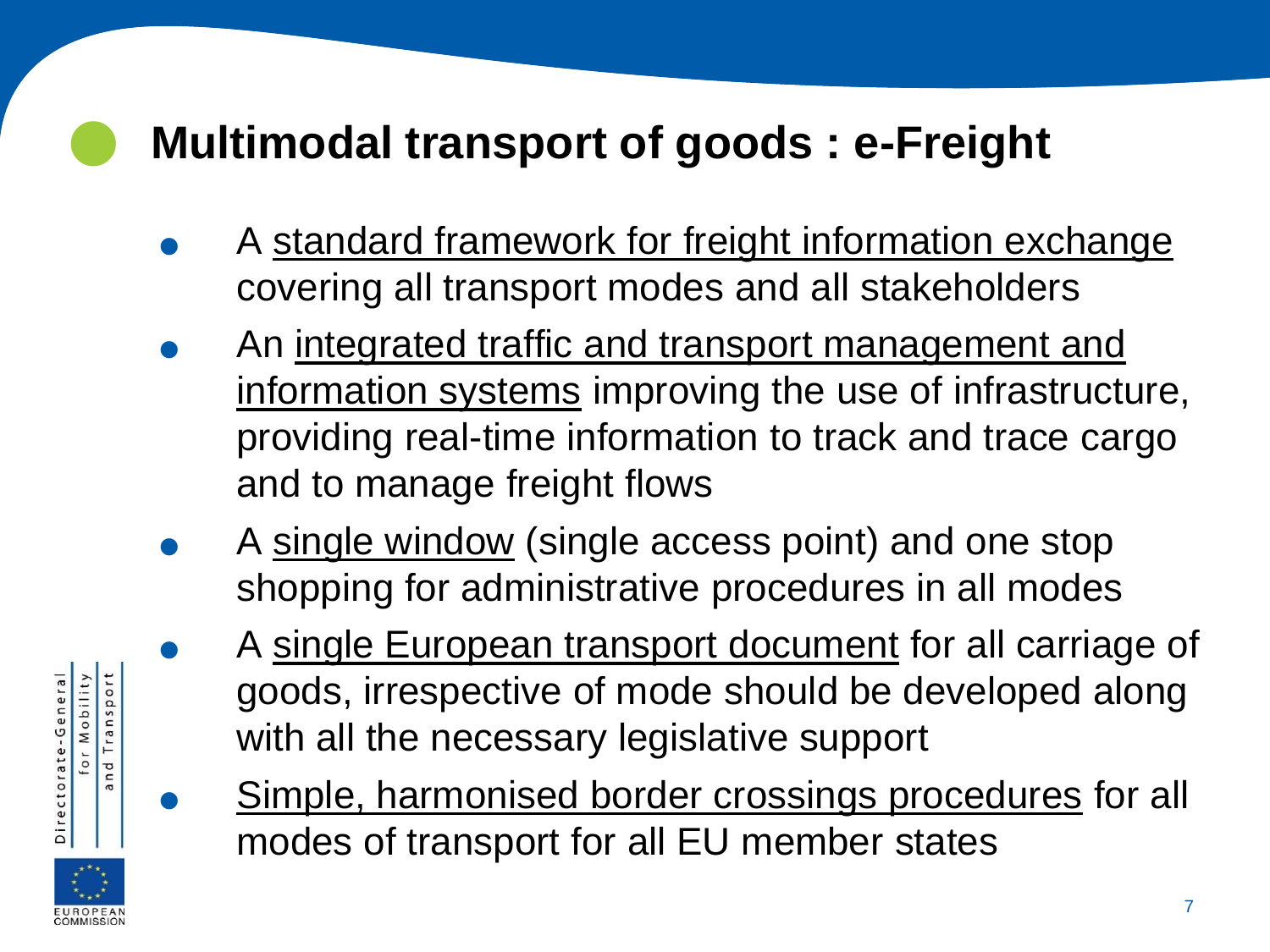#### **Areas of work and instruments**

- Support to sustainable freight transport services -Marco Polo • Support to sustainable freight transport se<br>Marco Polo<br>• Research and technological development
- Research and technological dev<br>• Multimodal / combined transport
- Multimodal / combined transport<br>• Green corridors
- 
- Carbon footprint
- nd Transport Directorate-General or Mobility  $\sigma$
- Carbon footprint<br>● Hinterland transport/transhipment/terminals **.** Hinterland<br> **.** E-Freight

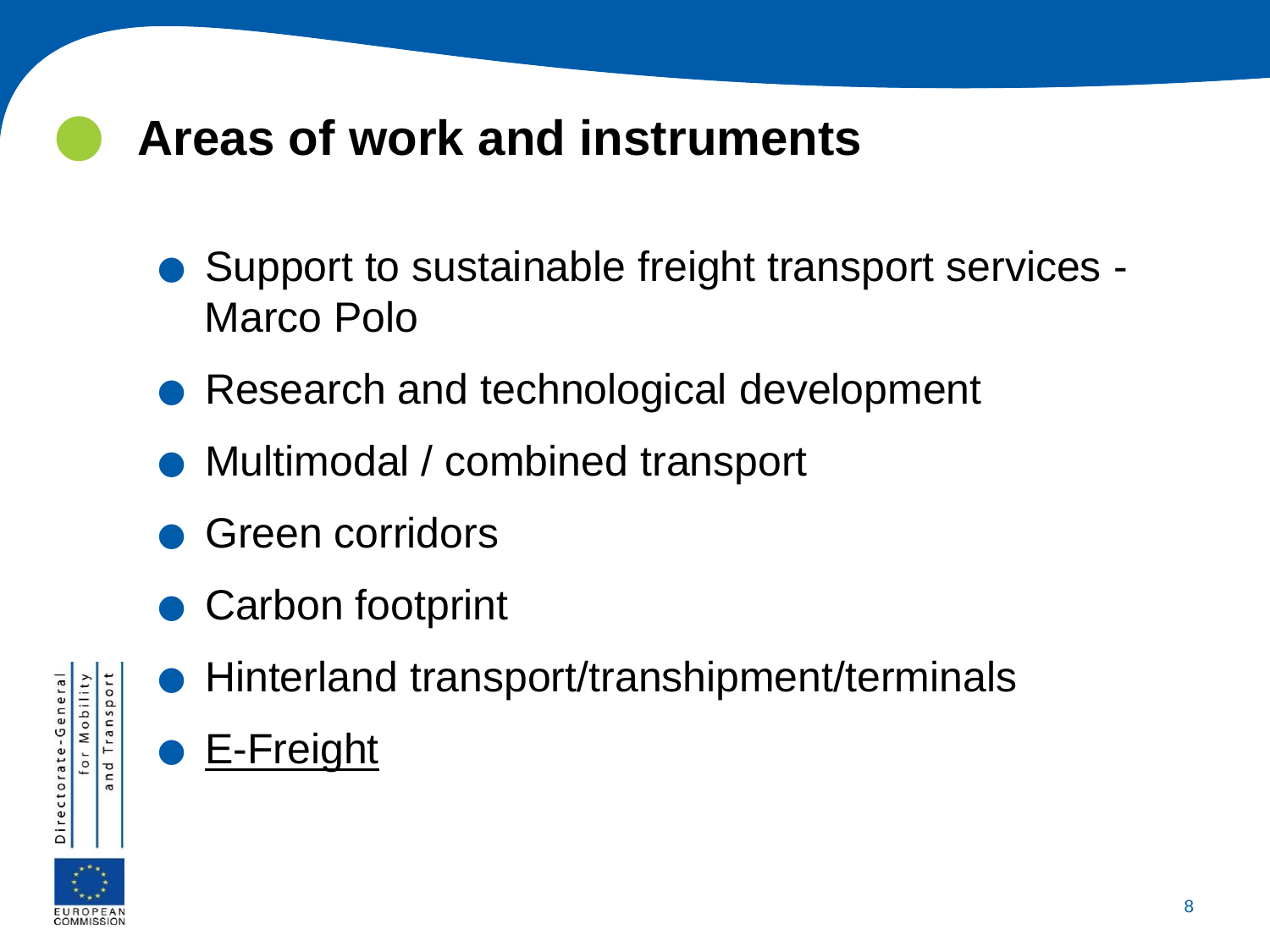#### **European logistics: the vision**

- Efficient use of the available modes and multimodality at longer distances
- Sustainable modes of transport used and minimum environmental impacts of non-transport elements of logistics
- Zero paper documents needed for planning, executing and completing any transport operation within EU independent of the mode of transport used



• Reduced waiting time at hubs related to administrative procedures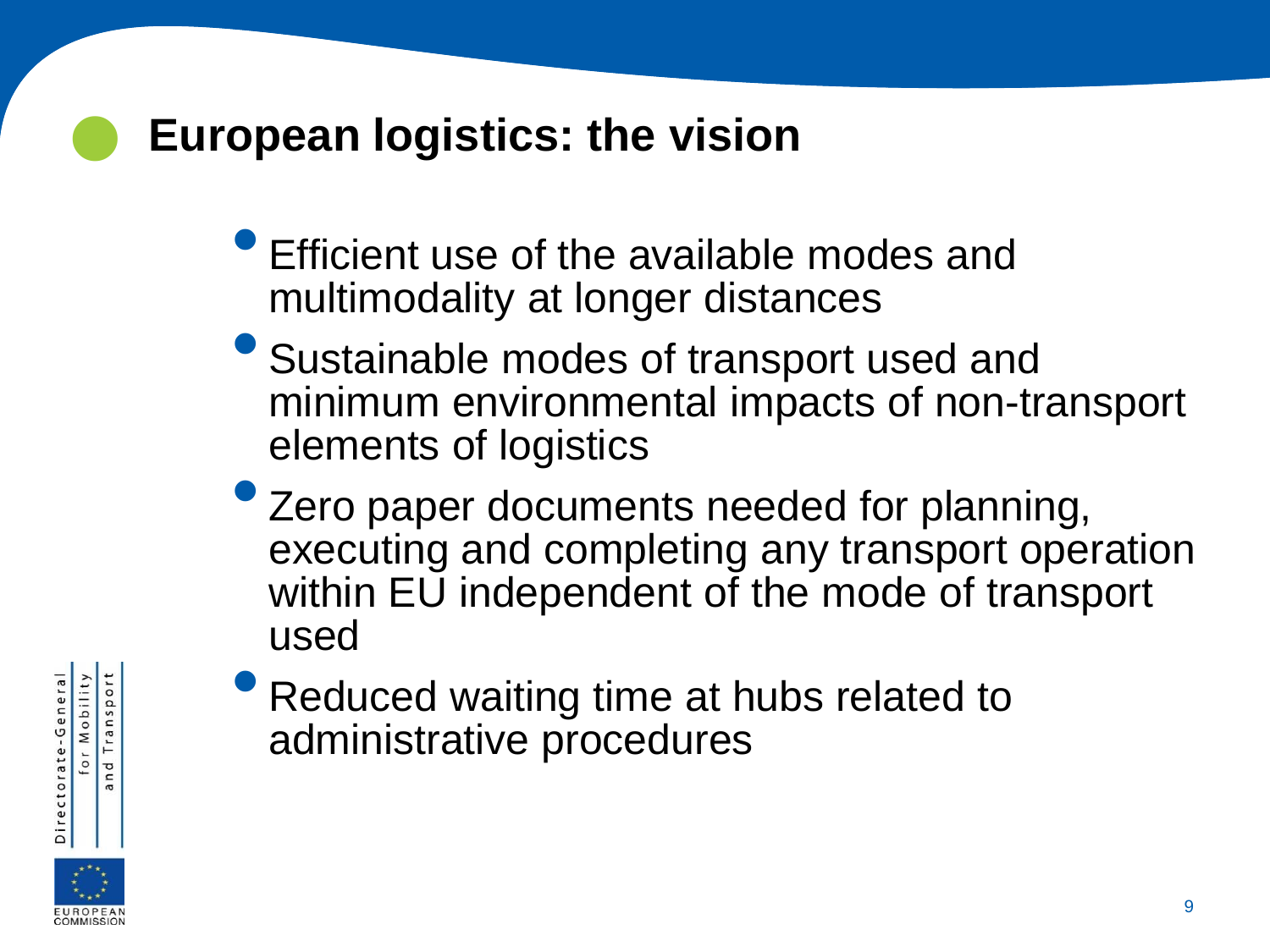### **Today's problems**

- .Complexity of freight transport information exchange in the context of multimodal transport :
	- lack of interoperability along the supply chain => inefficiencies, costs, reduced visibility of freight
	- operators provide information several times for different purposes => administrative costs + perceived complexity for multimodal transport
	- lack of information on intermodal availabilities => no full exploitation of multimodal transport / nonoptimization of use of existing transport infrastructure



for Mobility Transport

n d  $\sigma$ 

=> Need for interoperable interfaces for information on freight in the various transport modes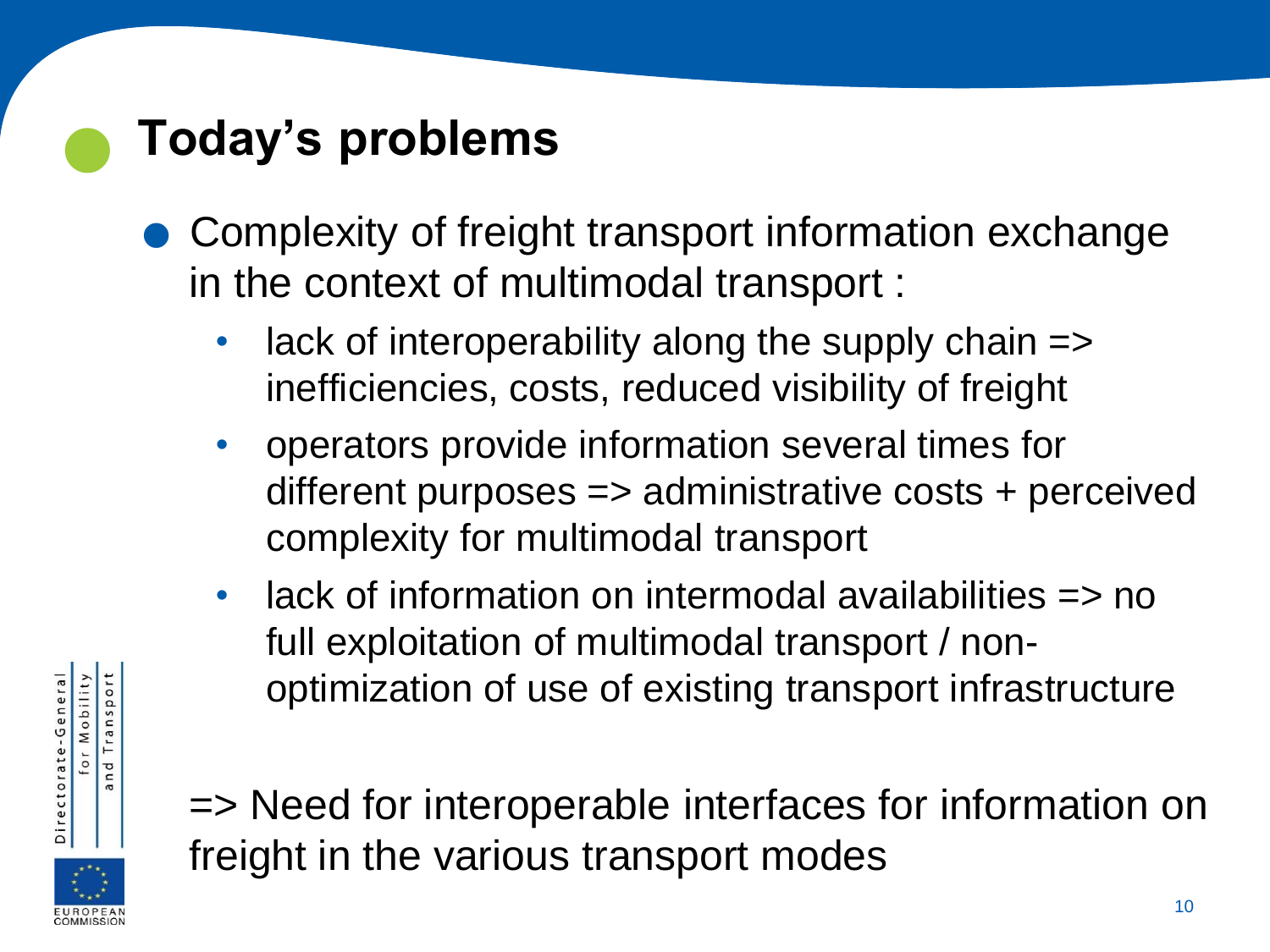#### **eFreight : the challenges**

- . Technology is available but implementations on a large scale are slow to appear • I echnology is available but in<br>large scale are slow to appea<br>How to ensure market uptake
	-
- How to ensure market uptake<br>Co-operation between stakeholders requires interoperability • Co-operation be<br>interoperability<br>• Standardisation
	-

Directorate-General

for Mobility nd Transport

- Standardisation<br>It is not only about technologies, but about change in organisation and behaviour
	- Sharing of information requires trust and, where needed the appropriate legal framework, data security and data protection
	- . The fragmented structure of the business sector, major players and thousands of SMEs and micro companies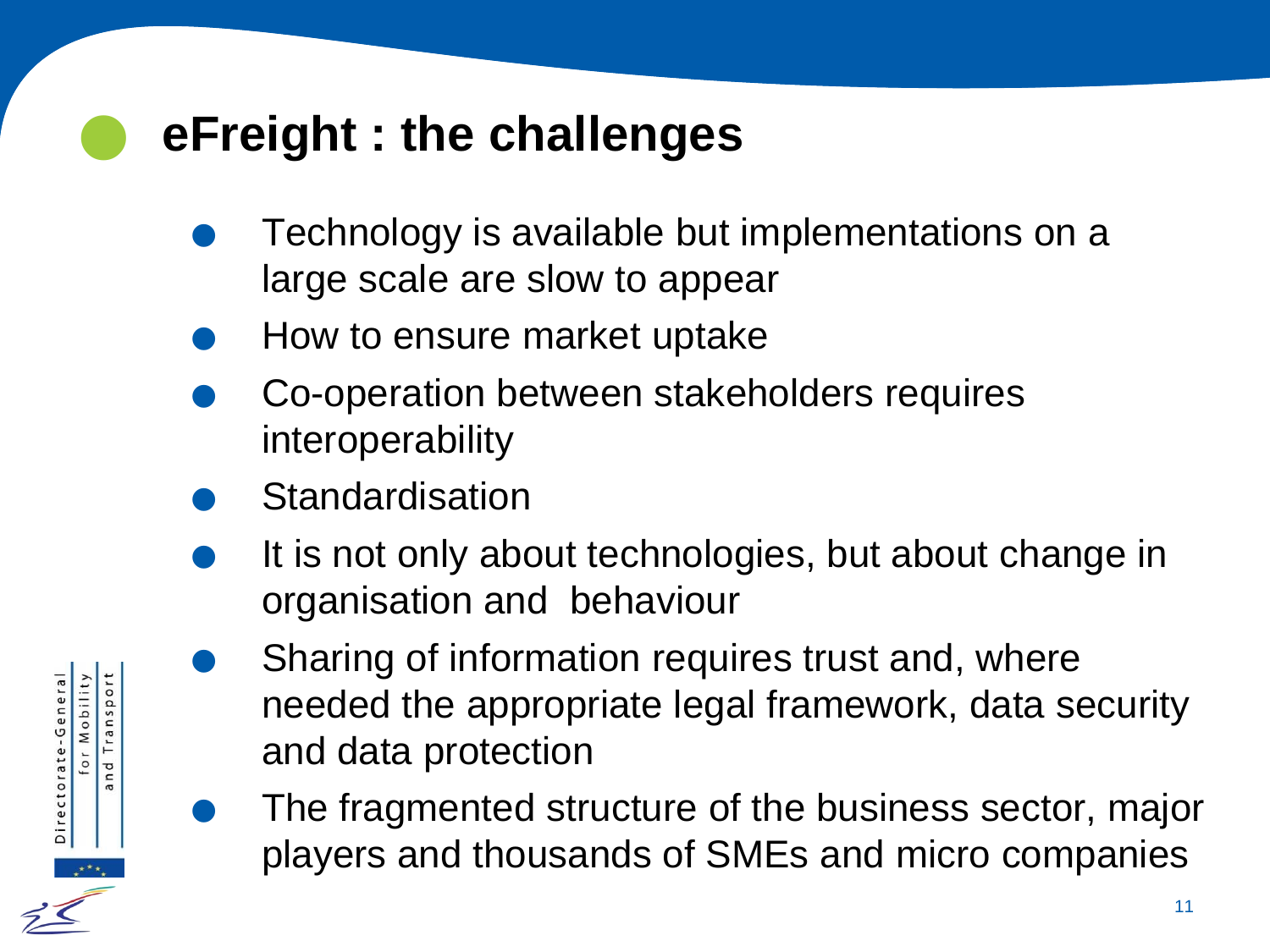#### **eFreight : areas of focus**

- Common reference framework for information exchange
- 'single window' and links between single windows at European level and across modes
- single digital transport document (electronic waybill) across modes, allowing operators to provide information only once in electronic form for booking, execution and monitoring
- framework to track and trace freight along its journey

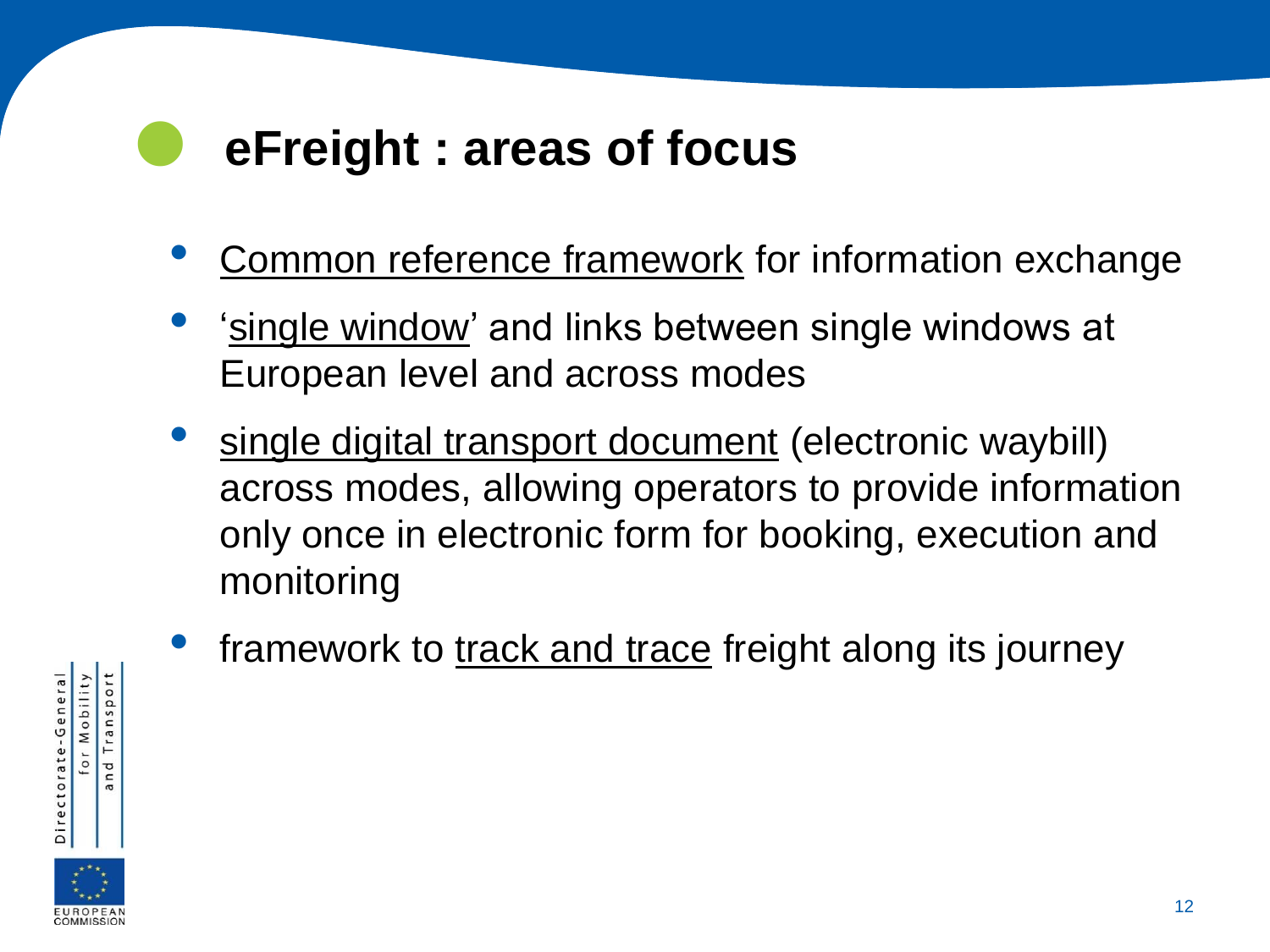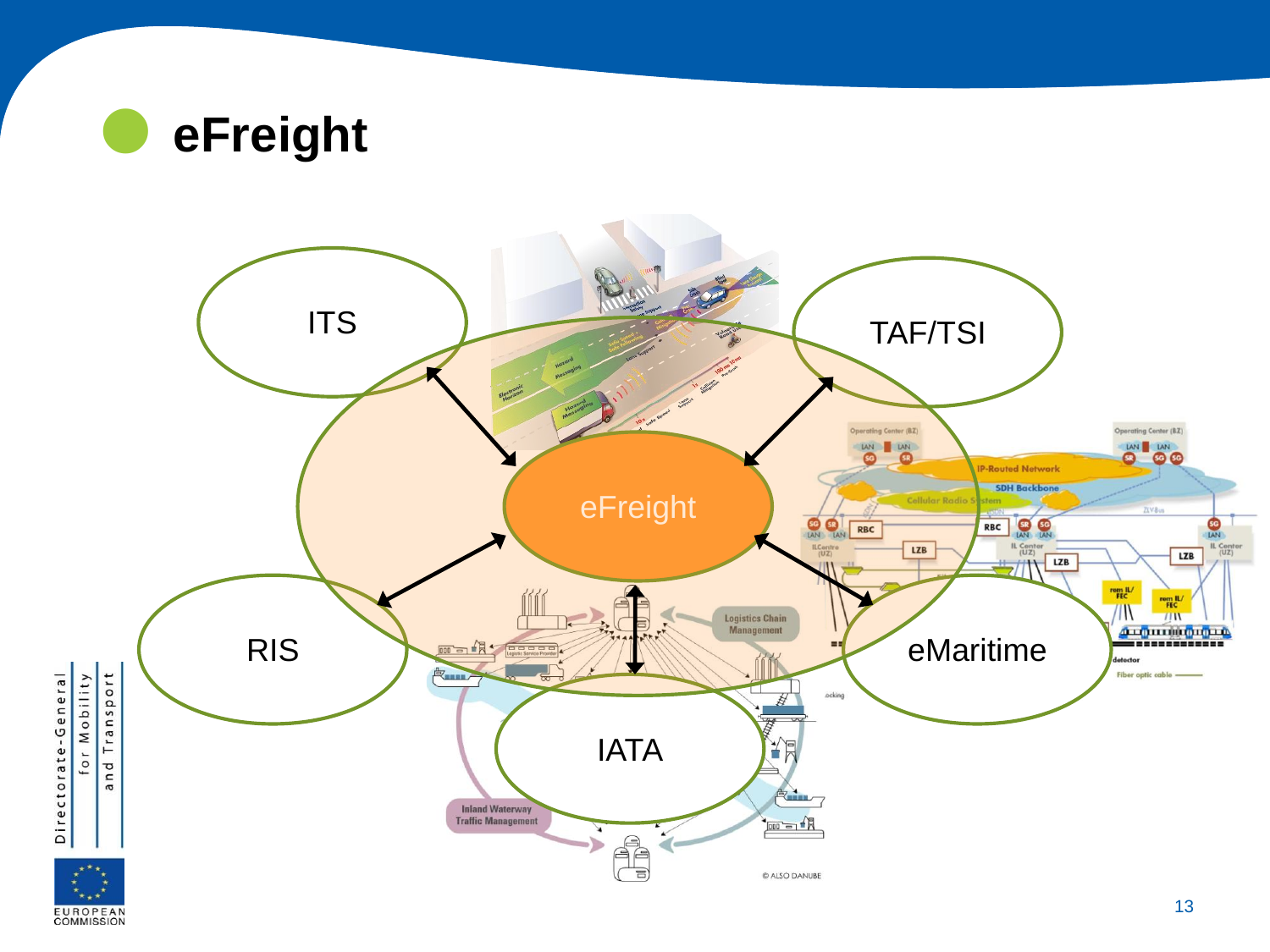#### **Linking Trade and Transport**

Directorate-General

**EUROPEAN**<br>COMMISSION

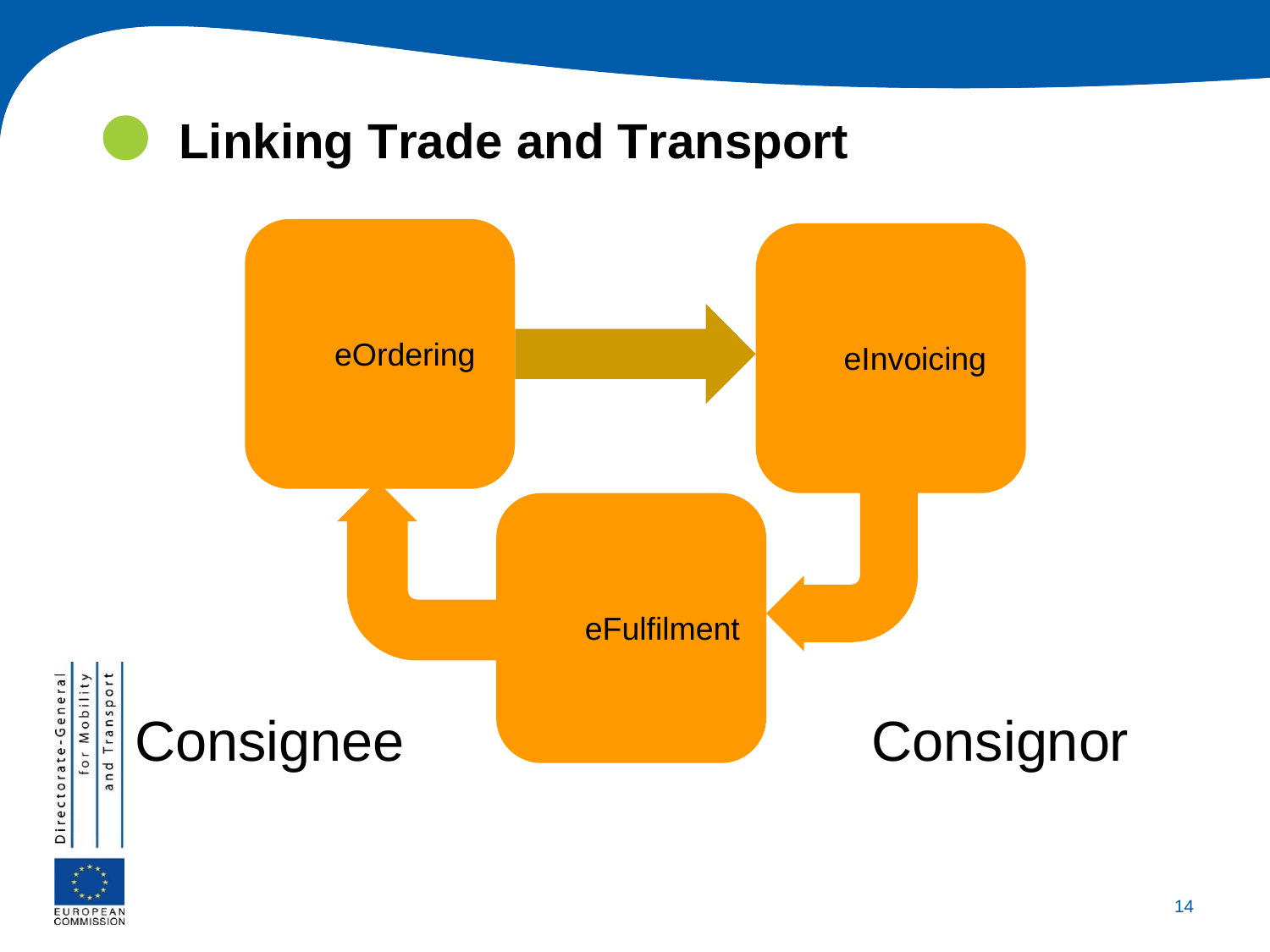#### **Common Reference Framework: Business Processes**







Directorate-General

for Mobility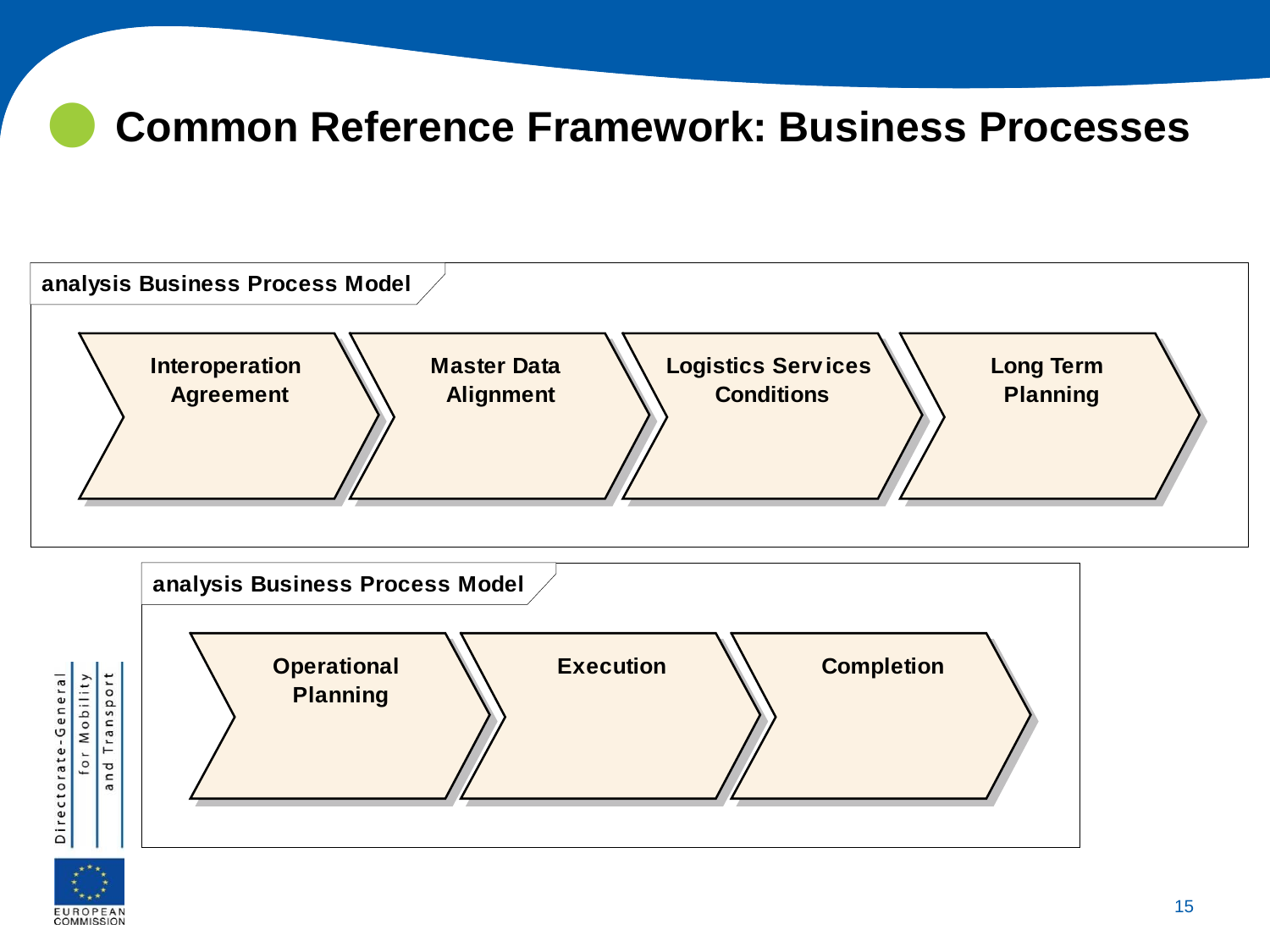#### **Common Reference Framework**



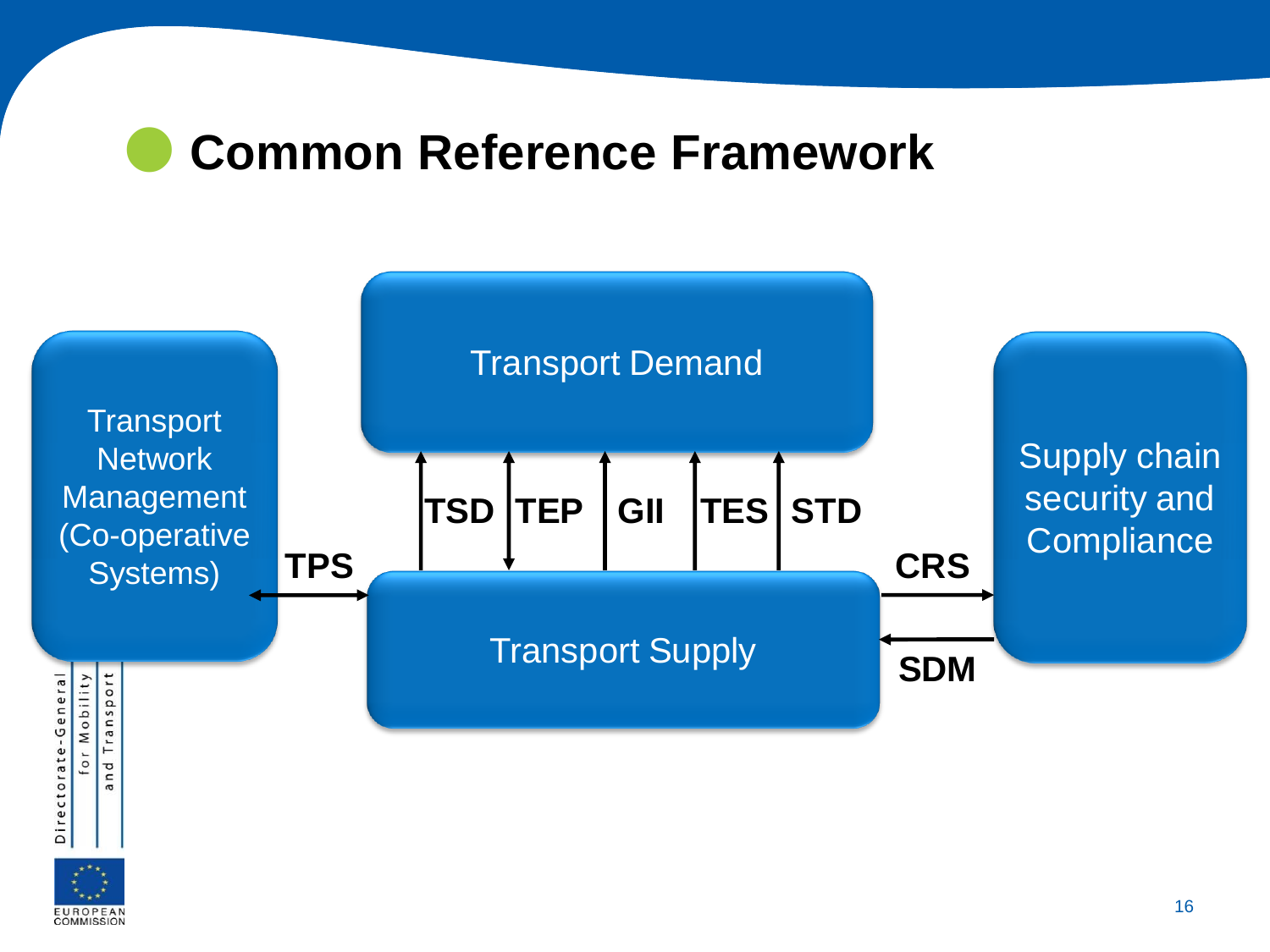# **Common Reference Framework**



**Transport Service Provider Transport Service Provider**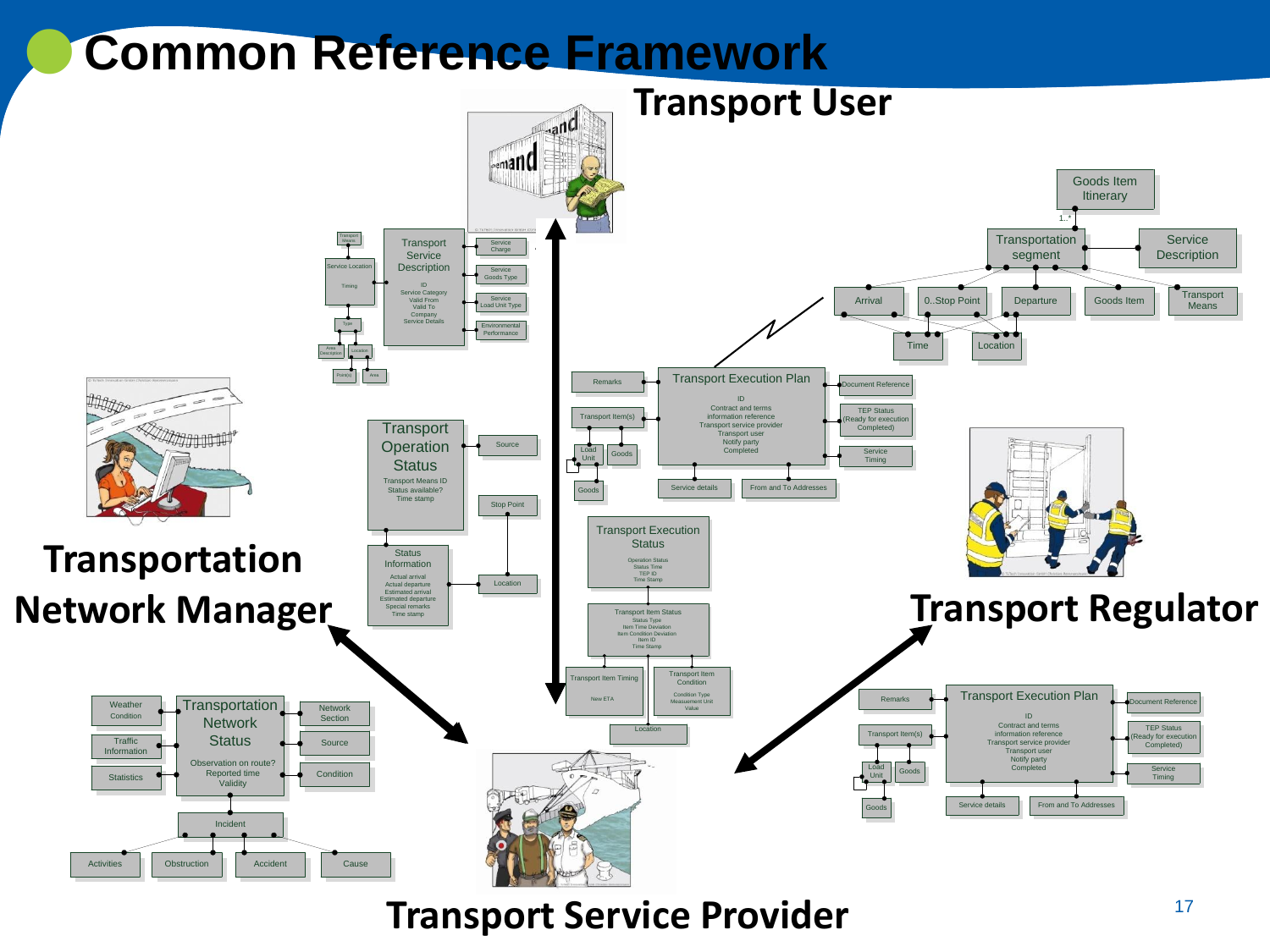## **Common Reference Framework: Reference Model**



**EUROPEAN**<br>COMMISSION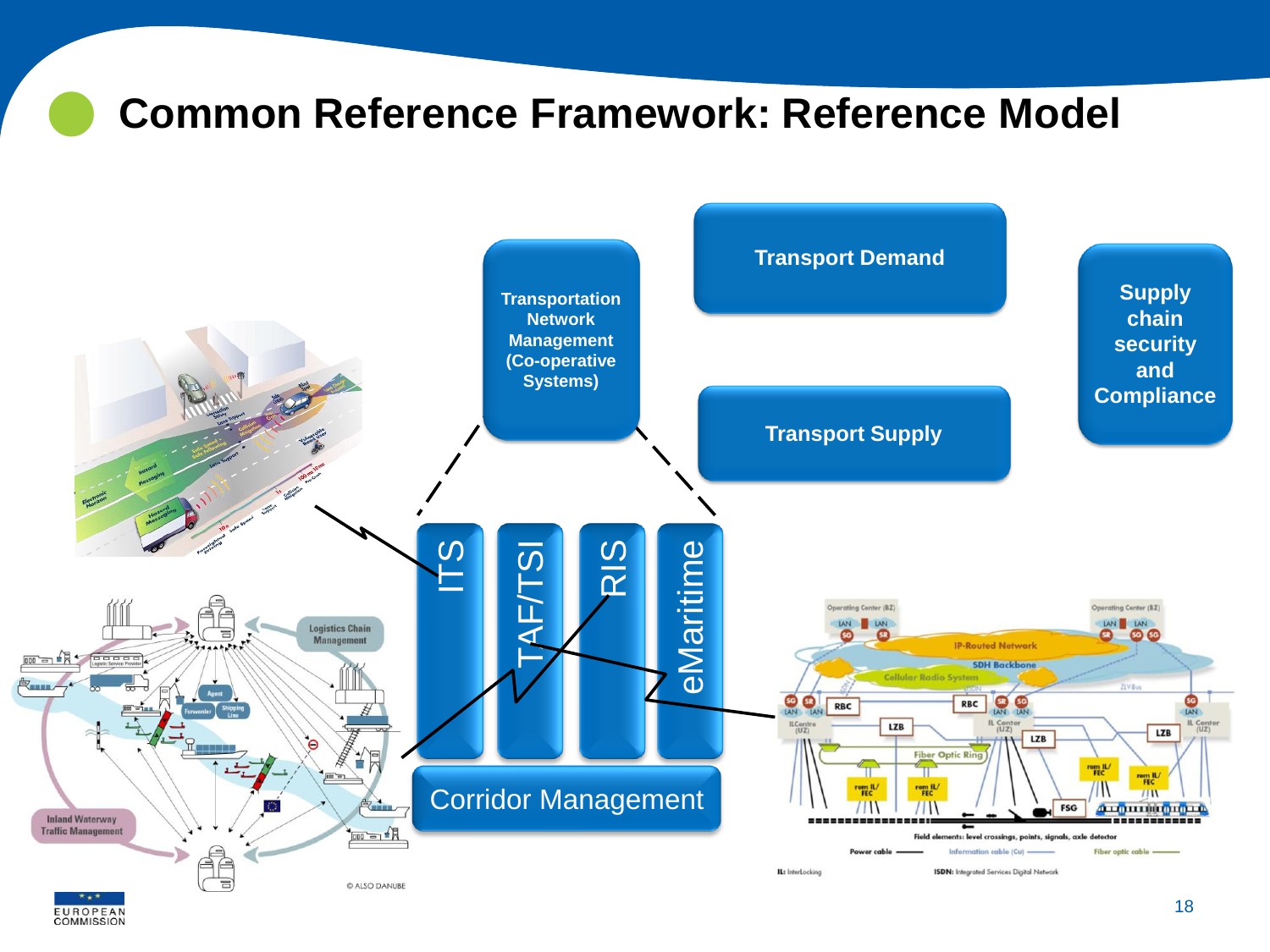#### **Common Reference Model: Standardization and Synergies**

## • Standardization

- OASIS ubl 2.1 in second public review; TSD, TEP, GII, TES and TPS are being part of the ULB 2.1 in 2011
- GS1 eCom Logistics Forum
- ISO
- CEN
- APEC
- **Synergies** 
	- US DOT (EFM)
	- Common Framework
	- Port Community Systems
	- National Single Windows



for Mobility Transport

n d  $\sigma$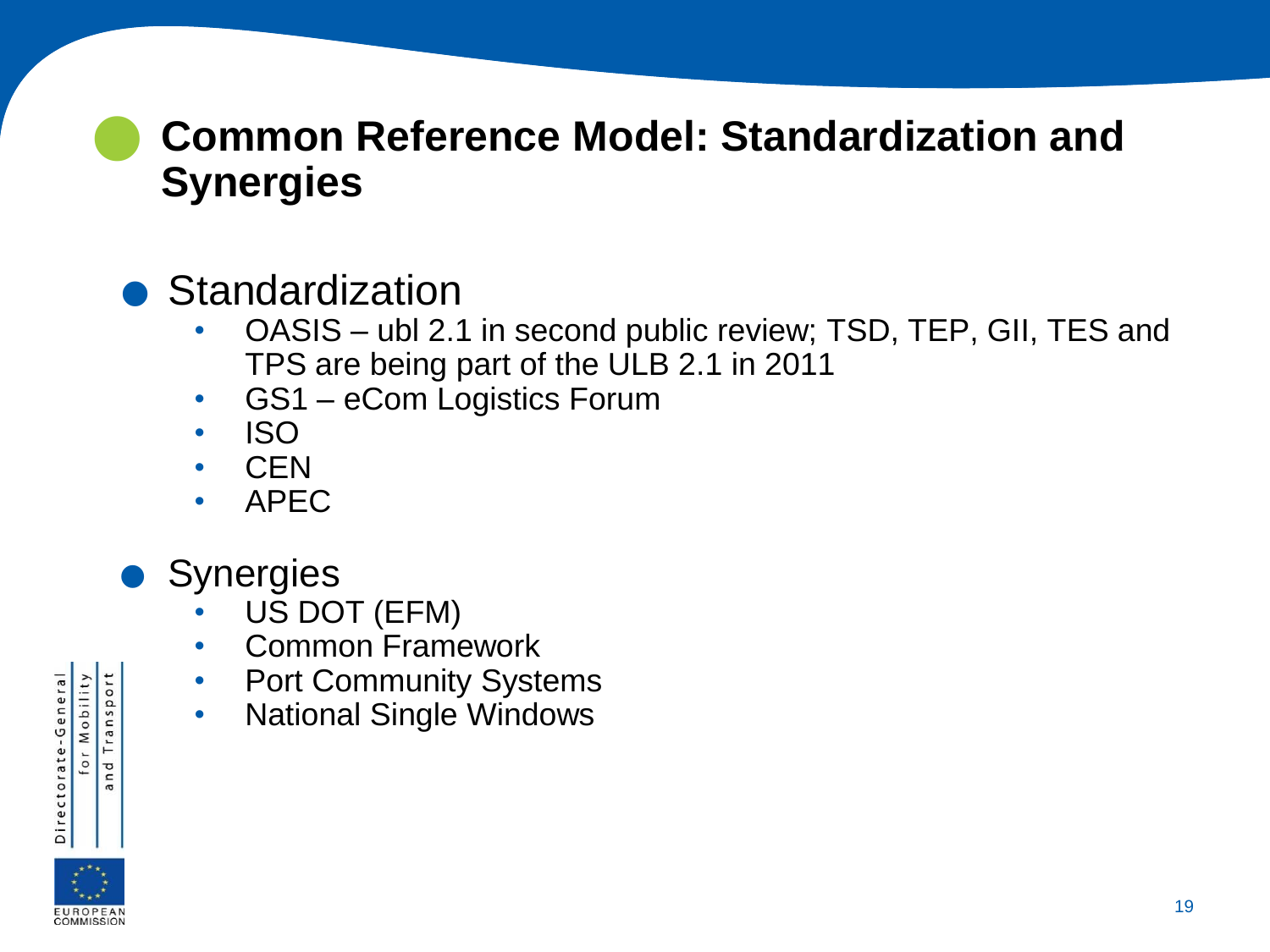#### **Single Window**

#### • **Regulatory Compliance Complexity**

- Mode-specific, country-specific, globalisation
- Security has increased compliance requirements
- Complex set of (duplicating) reporting requirements and related systems
- **Business are hold to maintain interfaces with many different systems**
- **EU policy context and legal framework**:
	- **White Paper**
	- Customs Code, e-Customs
	- SafeSeaNet
	- Ship reporting formalities
	- RIS, TAF/TSIs, ITS

#### • **EU Single Window Initiatives**

- E-Customs single windows trade facilitation
- Maritime single windows monitoring vehicle and cargo movements



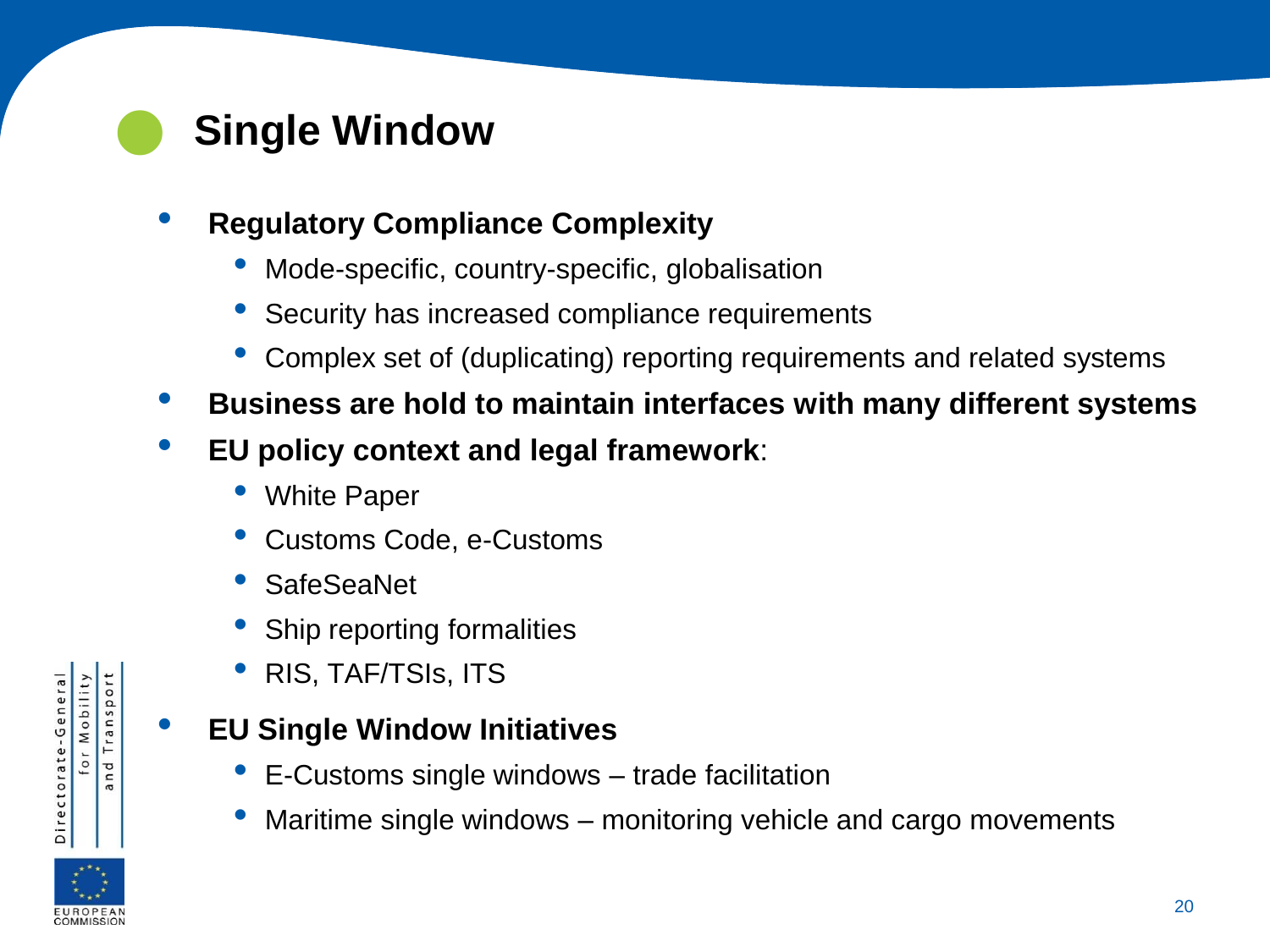#### **Single Window**

- Variety of developments at different levels: local, national and European
- Automatically the question comes up whether there is a need for even more integration and interoperability in order to establish
	- A Single entry point for all traffic and transport regulatory information at national level regardless of mode
	- And to exchange and share information between national authorities within a country and between countries
	- This question, the technical concept and the validation of the concept is addressed in the eFreight project



for Mobility nd Transport

 $\sigma$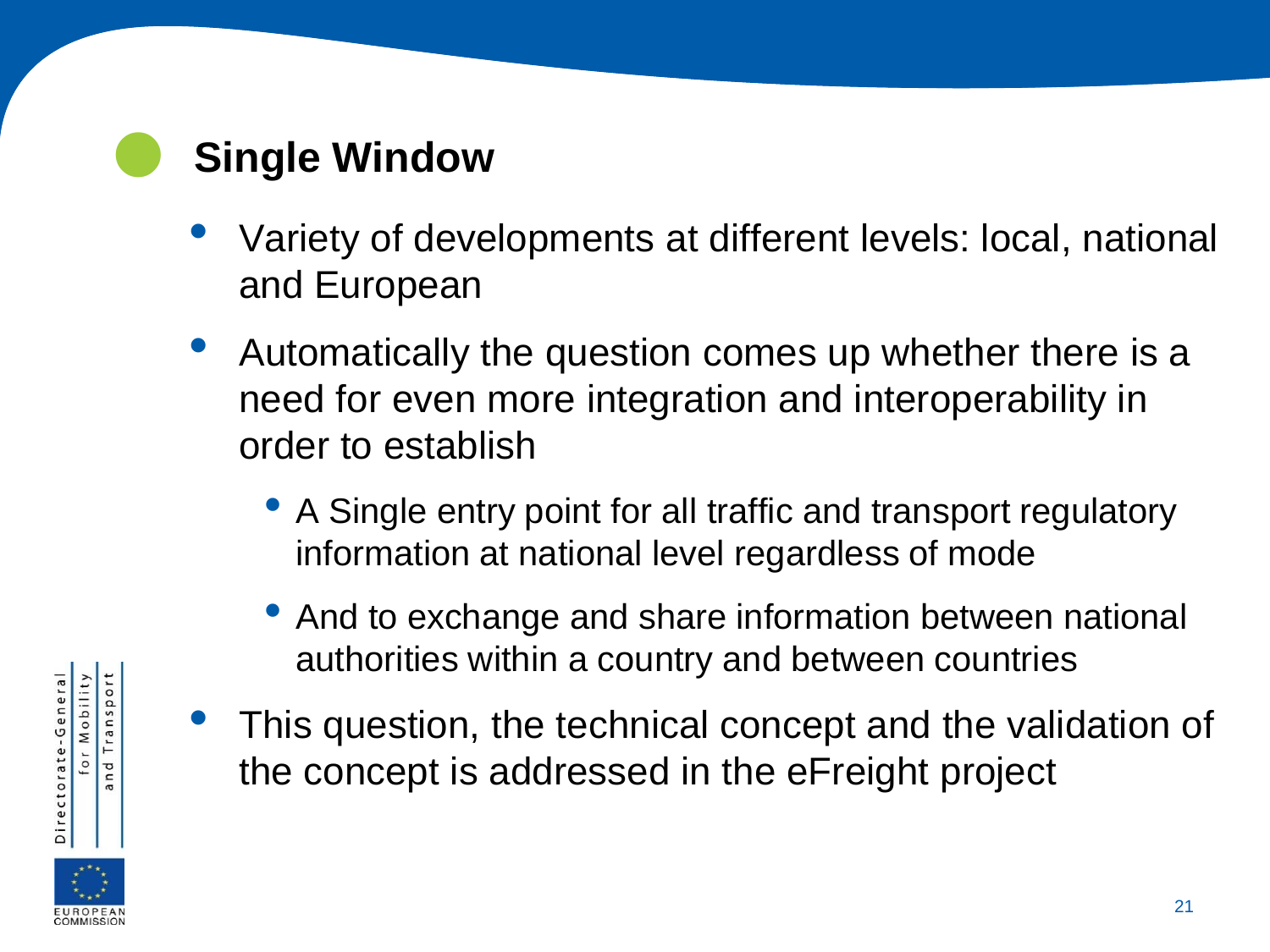#### **Single Transport Document**

- Document exchange between stakeholders involved in transport of goods is characterised by various national, international, often mode-specific regulations, conventions and standards
- To cope many organisations and companies have developed their own waybill
- Is this the right setting for multimodal transport chains?
- Transport documents play an important role in international business, which is becoming more and more electronic – hence there might be the need for a multimodal and electronic multimodal transport document (e-waybill)